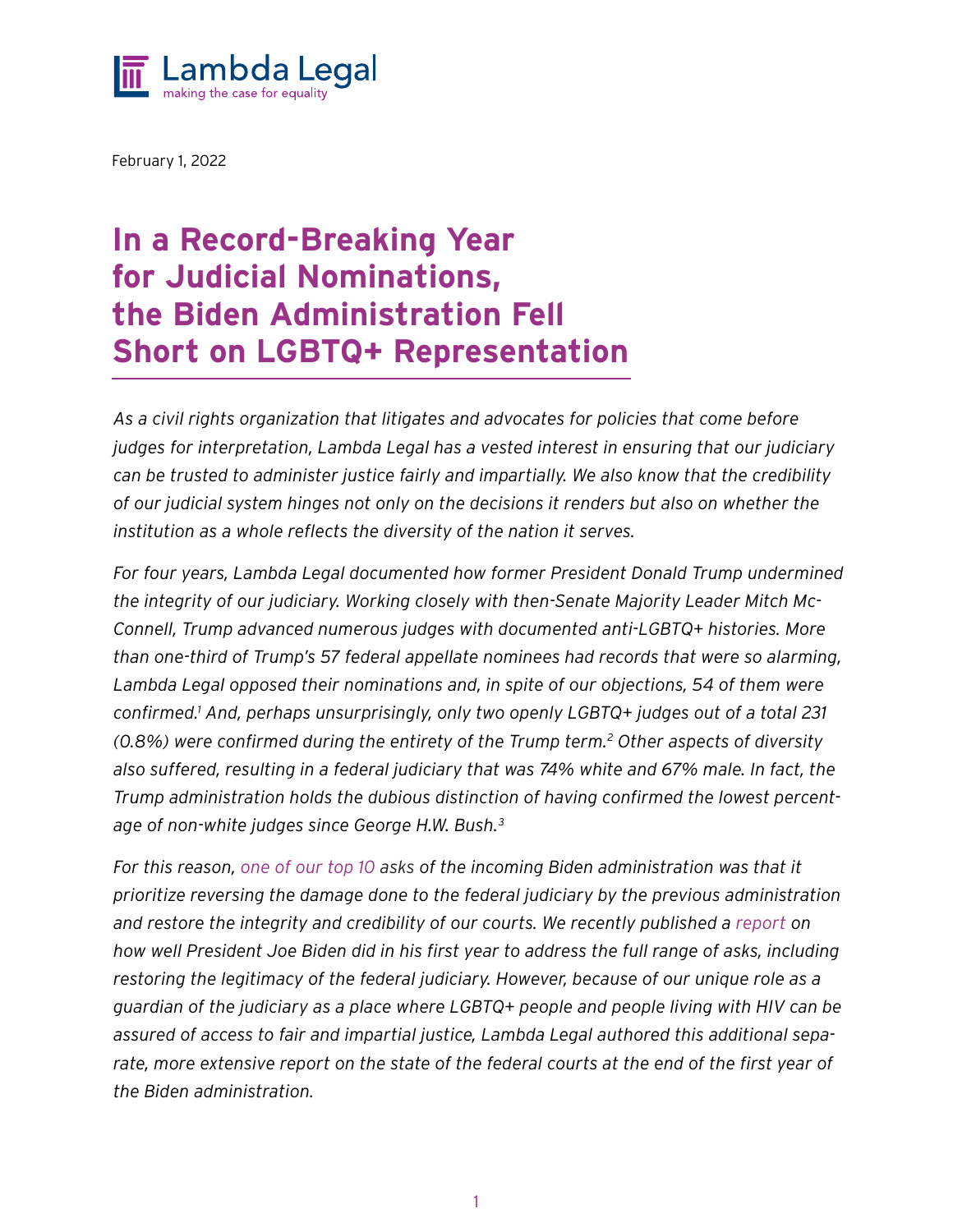### **Why the Federal Judiciary Matters for LGBTQ+ People**

 ${\mathbf A}$  pproximately 5.6% of the general population identifies as LGBTQ+, a number that continues to in-<br>Crease as people become more willing to affirmatively respond to polling and as younger generations increasingly reject the stigma of identifying as such.<sup>4</sup> Yet the composition of the federal judiciary completely fails to reflect this reality and therefore woefully under-represents the communities it serves. There are only 14 active federal judges who openly identify as gay or lesbian,<sup>5</sup> which is a mere



1.6� of the 870 Article III judgeships in the federal judiciary. In fact, even when including the nomination of the late Hon. Deborah Batts (S.D.N.Y.), the pending nominations of Charlotte Sweeney (D. Colo.), William Pocan (E.D. Wisc.), and Nina Morrison (E.D.N.Y), and the failed nominations of Edward C. DuMont (Fed. Cir.) and William L. Thomas (S.D. Fla.), only 20 openly gay or lesbian people have ever been nominated to the federal judiciary since the ratification of the Constitution. More disappointingly, there has never been an openly transgender, nonbinary, or bisexual nominee in the history of the federal judiciary.<sup>6</sup>

It is essential for the judiciary to reflect the communities that it serves. Not because it guarantees a particular outcome in a particular case, but because it helps to ensure that all who walk

through the courthouse doors will be treated with dignity and view the court's decisions with legitimacy, because they will see themselves represented in the institution. This is particularly important for LGBTQ+ people, as there is overwhelming evidence of bias by the courts towards these communities. According to Lambda Legal's "Protected and Served?" report, a national study of the experiences LGBTQ+ individuals and people living with HIV have with police, courts, jails and prisons, and school LODTQ+ marvialars and people in my with the nave with police, courts, jails and prisons, and sensor<br>security, 43% of survey respondents who interacted with the court system had negative experiences. Respondents also reported hearing a judge, attorney, or other court employee make negative comments about a person's sexual orientation, gender identity, or gender expression (19�), feeling their own sexual orientation or gender identity was raised by an attorney or judge when it was not relevant (16%), or having their HIV status raised when it was irrelevant (15%).<sup>7</sup> Aside from the obvious procedural and emotional implications of this courtroom misconduct, it represents a failure of the judiciary to uphold its promise of equal justice under the law. to uphold its promise of equal justice under the law. Respondent<br>ments about dural and e<br>to uphold it<br>Eurthermer i juuge, attorney, or othe<br>ation, gender identity, c<br>ntity was raised by an a s who interacted with the a judge, attorney, or oth<br>tation, gender identity, or<br>patity was raised by an a  $\frac{1}{2}$ 

to uphold its promise of equal justice under the law.<br>Furthermore, research has demonstrated that diversity on the bench impacts how civil rights cases are ultimately decided.<sup>8</sup> So, it is critical that the Biden administration nominate and confirm openly LGBTQ+ nominees—and especially LGBTQ+ people of color and transgender, nonbinary, and bisexual nominees—to ensure those diverse voices are heard by their colleagues and that they are able to participate in the development of the law. LGBTQ+ people, particularly those who are out in their communities, have historically experienced—and continue to experience—personal and systemic discrimina- $\sim$  that diversity ITUT UIVEIJ

tion at alarming rates that inflicts serious negative long-term consequences. This is especially true for LGBTQ+ people of color, LGBTQ+



+ SURVEY RESPONDENTS REPORT NEGATIVE EXPERIENCES WITH COURT SYSTEM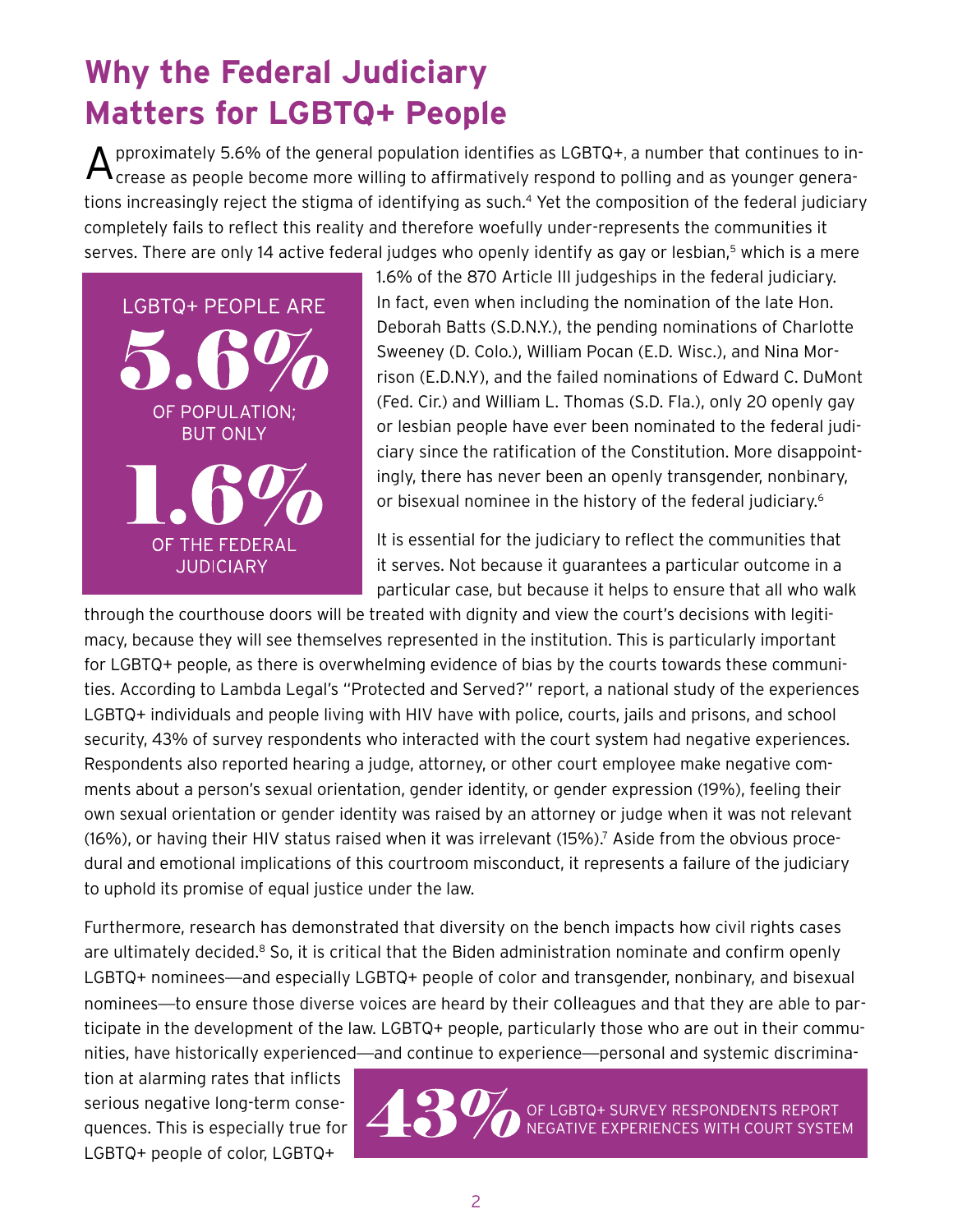people with disabilities, LGBTQ+ immigrants, and others who experience intersectional discrimination. Confirming more openly LGBTQ+ judges could help redress the harms inflicted by historical and ongoing discrimination and demonstrate to young LGBTQ+ people that they too can grow up to have a place in the top echelons of the legal profession. Therefore, it is more crucial than ever that the Biden administration, with collaboration from senators who have judicial vacancies in their state, take action in 2022 to make the federal judiciary more representative of the diversity of our great nation.

### **How Trump and McConnell Reshaped the Federal Judiciary**

The harmful impact on the federal judiciary by former President Trump and then-Senate Majority Leader Mitch McConnell cannot be overstated. In just one term, Trump nominated, and McConnell's Senate confirmed, three Supreme Court justices, 54 circuit court judges, and 174 district court judges for a total of 231 lifetime appointments to the federal judiciary. Compared to other administrations, Trump and McConnell confirmed the most Supreme Court justices by any president since Ronald Reagan, only one fewer circuit court judge than Barack Obama in half the time, and the most district court judges by a one-term president since Jimmy Carter.<sup>9</sup>

Perhaps the most devastating impact of the Trump administration was its effect on the circuit courts. While the Supreme Court often garners the most public attention, it only decides around 100 cases each year. On the other hand, circuit courts decide tens of thousands of cases each year, often serving as the court of last resort in a wide array of civil rights issues. In Trump and McConnell's haste to pack the circuit courts, McConnell abandoned procedural safeguards meant to help the Senate fulfill its constitutional duty to provide meaningful consideration of, and advice on, judicial nominees.

*At the end of the Trump administration's nominations surge, the active judges on Article III courts were nearly 74% white, 67% men,99% straight, and 100% cisgender*

One such safeguard, the so-called "blue slips" process, guarantees that the Senate only considers for confirmation judicial nominees that have the support of both their home state senators. McConnell jettisoned this long-standing Senate norm and in doing so, was able to confirm 54 circuit court judges and "flip" three circuit courts from a majority of judges who were nominated by Democratic presidents to a majority of judges nominated by Republican presidents.10 Trump and McConnell managing to flip three circuits in four years demonstrates the aggressive prioritization of the Senate to confirm judicial nominees at the expense of other legislative priorities.11

Exacerbating the equity concerns regarding the large numbers of circuit court confirmations is the fact that nearly 40� of the federal judges that Trump appointed to the circuit courts had a demonstrated history of hostility towards the LGBTQ+ community.<sup>12</sup> Indeed, we are already witnessing the repurcussions in parts of the country with the fewest protections for LGBTQ+ people. For example, in *Gibson v. Collier*, Trump-appointed Fifth Circuit Judge James Ho wrote an opinion denying health care to a transgender woman and, intentionally misgendered her throughout the decision.13 And in *Otto v. City of Boca Raton, Fla.*, two Trump-nominated judges in the Eleventh Circuit joined forces to issue a split decision striking down local laws protecting LGBTQ+ minors from being subject to conversion therapy.<sup>14</sup>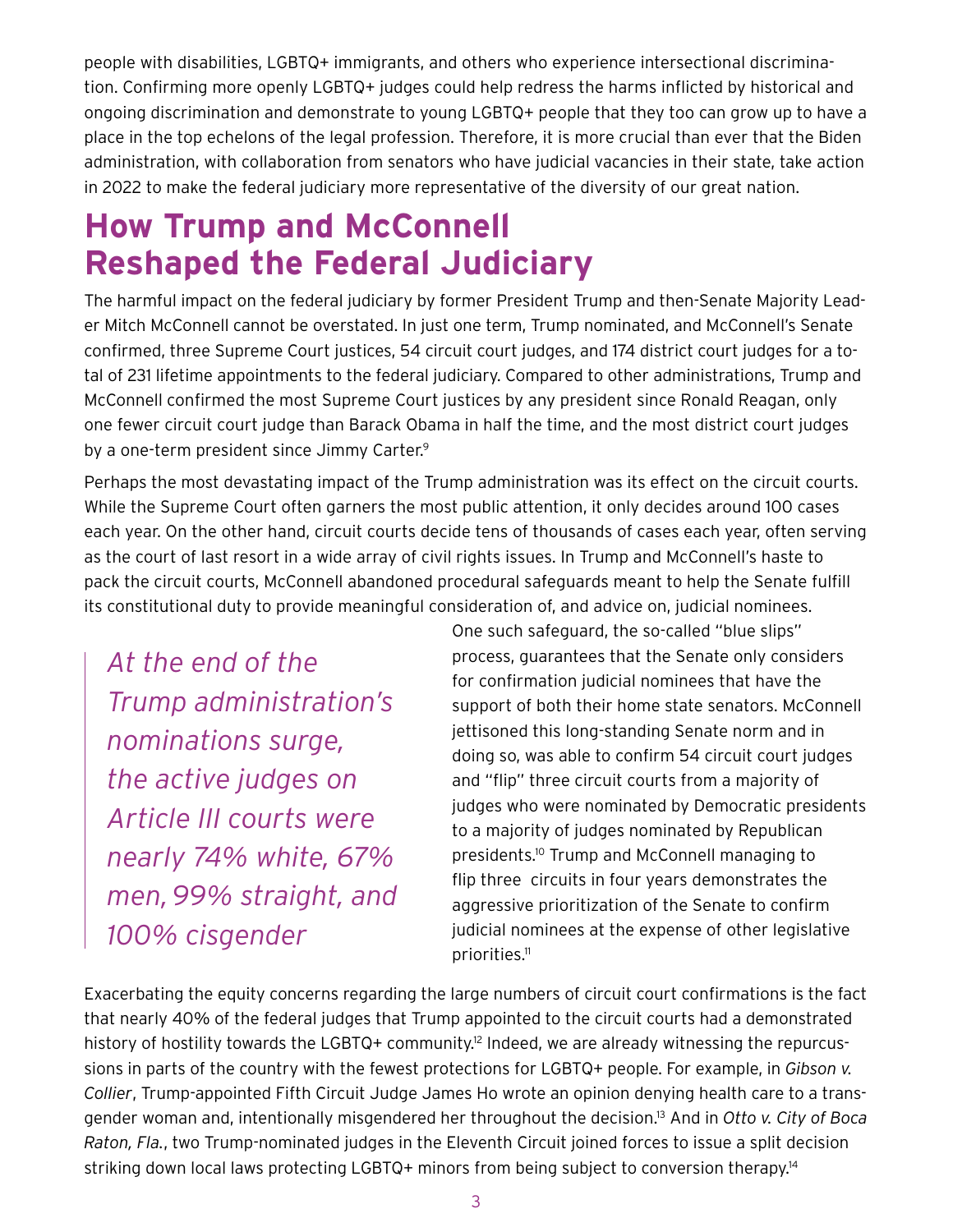In addition to the sheer number of federal judges confirmed during the Trump presidency, the demographic make-up of his appointees further entrenched the white, cisgender maleness of the courts. Nearly 85� of all of Trump's circuit court nominees were white and 80� were men, and none of his circuit court nominees were Black. Only two of Trump's circuit court nominees were Latinx15 and just two were openly LGBTQ+. It was a significant whitewashing of the judicial system that already failed to adequately represent the diversity of the United States. At the end of the Trump administration's nominations surge, the active judges on Article III courts were nearly 74% white, 67% men,<sup>16</sup> 99% straight, and 100% cisgender.

### **Building the Bench During Year One of the Biden Administration**

During its first year, the Biden administration made a laudable effort to diversify and rebalance the federal judiciary in the wake of Trump's wave of confirmations. The administration nominated, and the Senate confirmed, more judges in its first year than any other administration since Ronald Reagan.17 The Biden administration named 81 nominees for district and circuit courts. Of these nominees, 52 are women (73% of all nominees) and 31 of them are women of color. The Biden administration also nominated 46 people of color (64.8%). Disappointingly, the number of openly LGBTQ+ nominees pales in comparison with a paltry 5 (6%), one of whom, Judge Alison Nathan, is already a federal judge.<sup>18</sup>



Consistent with the Biden administration's impressive pace of nominations, Senate Majority Leader Chuck Schumer secured the confirmation of a record-tying 40 judges.19 Of these 40 judges confirmed during the administration's first year, 32 are women; 27 are people of color; 21 are women of color; 27 add professional diversity, including 15 former public defenders; and one is the first openly lesbian circuit court judge in the country.<sup>20</sup> The confirmations thus far have resulted in lowering the overall number of white judges from 74% to 72% and lowering the number of male-identified judges from 67% to 65%.<sup>21</sup> This is a small but notable step in the right direction for gender and racial equity, and the Biden administration must maintain, if not increase, its pace.



*Judge Beth Robinson*

#### LGBTQ+ Confirmation Highlight: BETH ROBINSON

*Beth Robinson* was confirmed to the U.S. Court of Appeals for the Second Circuit. Robinson was previously an associate judge on the Vermont Supreme Court and is the first openly lesbian woman to serve on a U.S. Court of Appeals.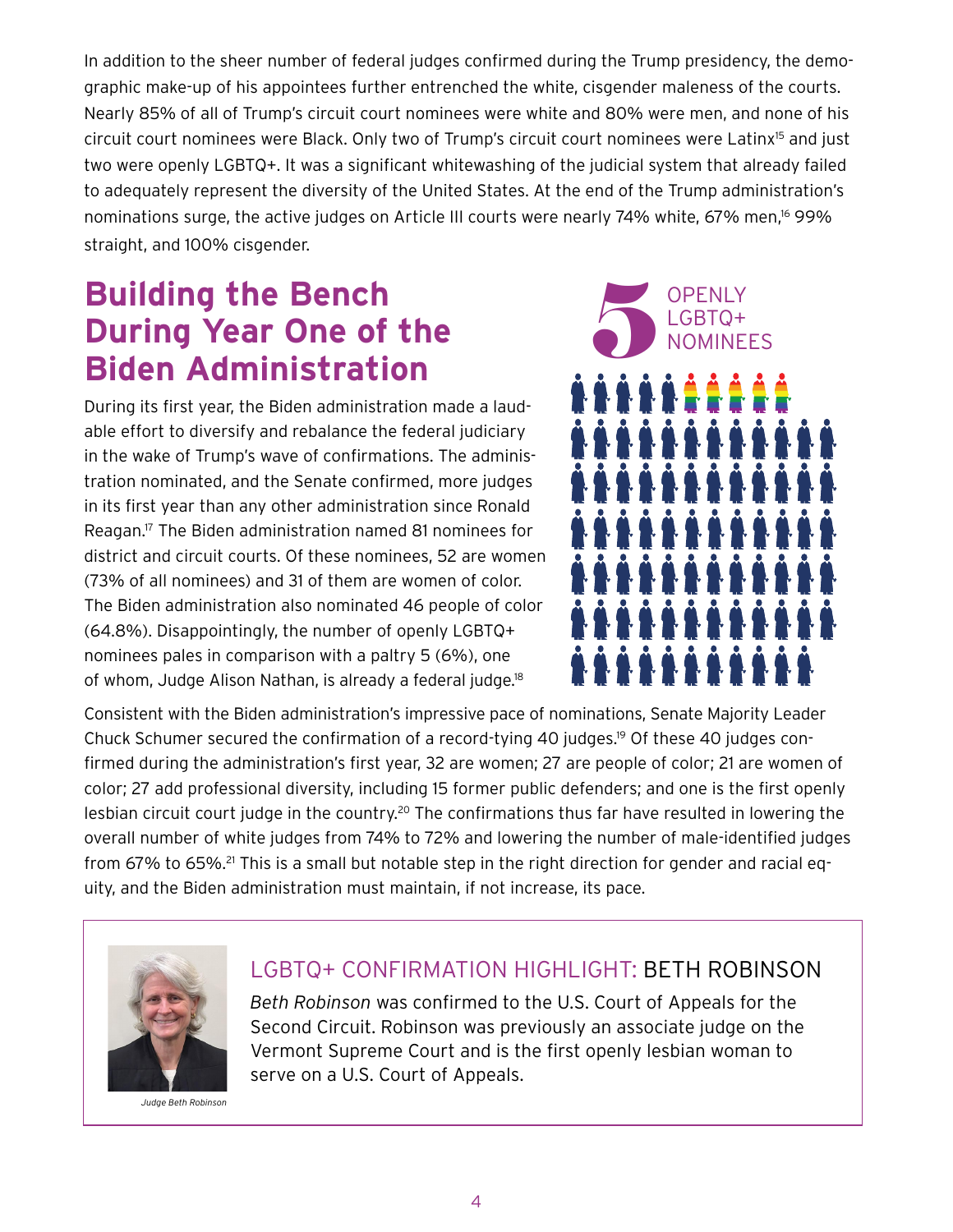# The State of LGBTQ+ Representation in the Federal Judiciary

As of January 2022, there are 11 openly lesbian or gay federal district court judges and 3 openly lesbian or gay judges in the federal circuit courts. Compared to the 5.6% of Americans who identify as LGBTQ+, only 1.6% of the federal judiciary openly identifies as such. While it is noteworthy that 6% of the Biden administration's nominees are openly gay or lesbian,<sup>23</sup> and states like New York and California have multiple active openly gay or lesbian federal judges, they are concentrated to a handful of states. This has left enormous segments of this country without any LGBTQ+ representation in the federal judiciary. In fact, there are 33 states, plus the District of Columbia and 2 territories, without any openly LGBTQ+ judges on either their district or circuit courts.

This distribution disproportionately impacts queer people living in the South and Midwest particularly in the District of Columbia and states like Colorado, Georgia, and Indiana where LGBTQ+ populations are notably high<sup>24</sup>—who are deserving of representation and equal protection under the law in their home jurisdictions. It is important that LGBTQ+ litigants in diverse communities throughout the country have faith in their courts, and the best way to instill that faith in the judiciary would be to nominate more openly LGBTQ+ judges.



**U.S. VIRGIN ISLANDS**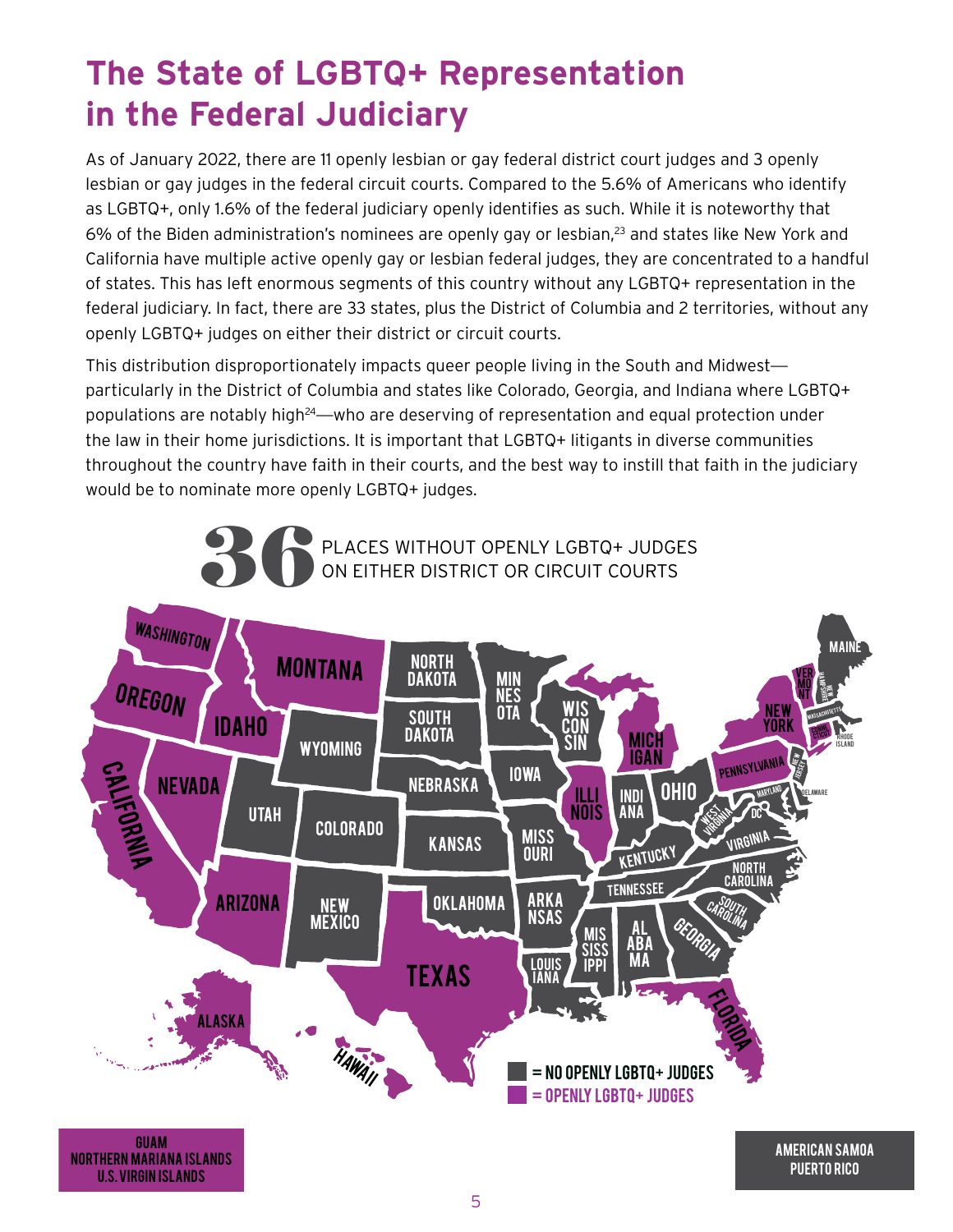### *There are not, nor have there ever been, any openly bisexual, transgender, or nonbinary federal judges.*

Moreover, there are not, nor have there ever been, any openly bisexual, transgender, or nonbinary federal judges. Transgender and nonbinary people experience high rates of harassment, discrimination, and violence in their daily lives and are often the target of political degradation and vilification. Confirming a qualified transgender or nonbinary judicial nominee would insert an important voice into the federal judiciary that is currently silent and would help ensure that they are able to participate in the development of the law.

Bisexual people are often erased or ignored, and statistics demonstrate that bisexual people experience significantly high rates of discrimination and disproportionately negative health care outcomes.25 Confirming a qualified bisexual judicial nominee would ensure that bisexual people are represented on the federal judiciary.

*Our legal profession is filled with outstanding LGBTQ+ people that have been overlooked for these important positions of public trust for too long*

### **Current Vacancies**

As of January 20, 2022, there are 52 current and 28 future vacancies without pending nominations on the district and circuit courts.26 Of those there are 26 current and 10 future vacancies in states with at least one Democratic senator who, with a Democratic majority in the Senate and a Democratic president, have the unique opportunity to appoint and confirm qualified LGBTQ+ nominees.

Of the places with zero LGBTQ+ representation in their federal

district or circuit courts highlighted in the map above, there are current or future vacancies without a pending nominee in the Fourth and Tenth Circuits, as well as in district courts in Alabama, Arkansas, Delaware, Indiana, Kansas, Louisiana, Maryland, Massachusetts, Minnesota, Mississippi, New Mexico, Ohio, Oklahoma, Puerto Rico, South Carolina, South Dakota, Utah, Virginia, and Wyoming.27 Particular emphasis should be placed on naming openly LGBTQ+ "firsts" in these states.

### **Recommendations for 2022**

In 2021, the Biden administration made meaningful strides in diversifying the federal judiciary with a historic number of nominations of diverse candidates that cut away at the homogenous slate put in place by the Trump administration. White cisgender men, corporate law firm attorneys, and former prosecutors continue to be overrepresented, so it is important that the Biden administration keep up the effort to diversify the courts. In order to make up for the dearth of LGBTQ+ representation in the federal judiciary, there must be a more concerted effort to name and confirm LGBTQ+ nominees, especially in the five circuits—D.C., First, Fourth, Eighth, and Tenth—where there is not one openly LGBTQ+ judge in either the circuit court or district courts. At the very least, this administration should prioritize closing the gap between the 5.6� of the United States population who identify as LGBTQ+ and the paltry 1.6% of active federal judges who openly identify as LGBTQ+. This lack of representation is not due to a lack of qualified legal minds. Our legal profession is filled with outstanding LGBTQ+ people that have been overlooked for these important positions of public trust for too long.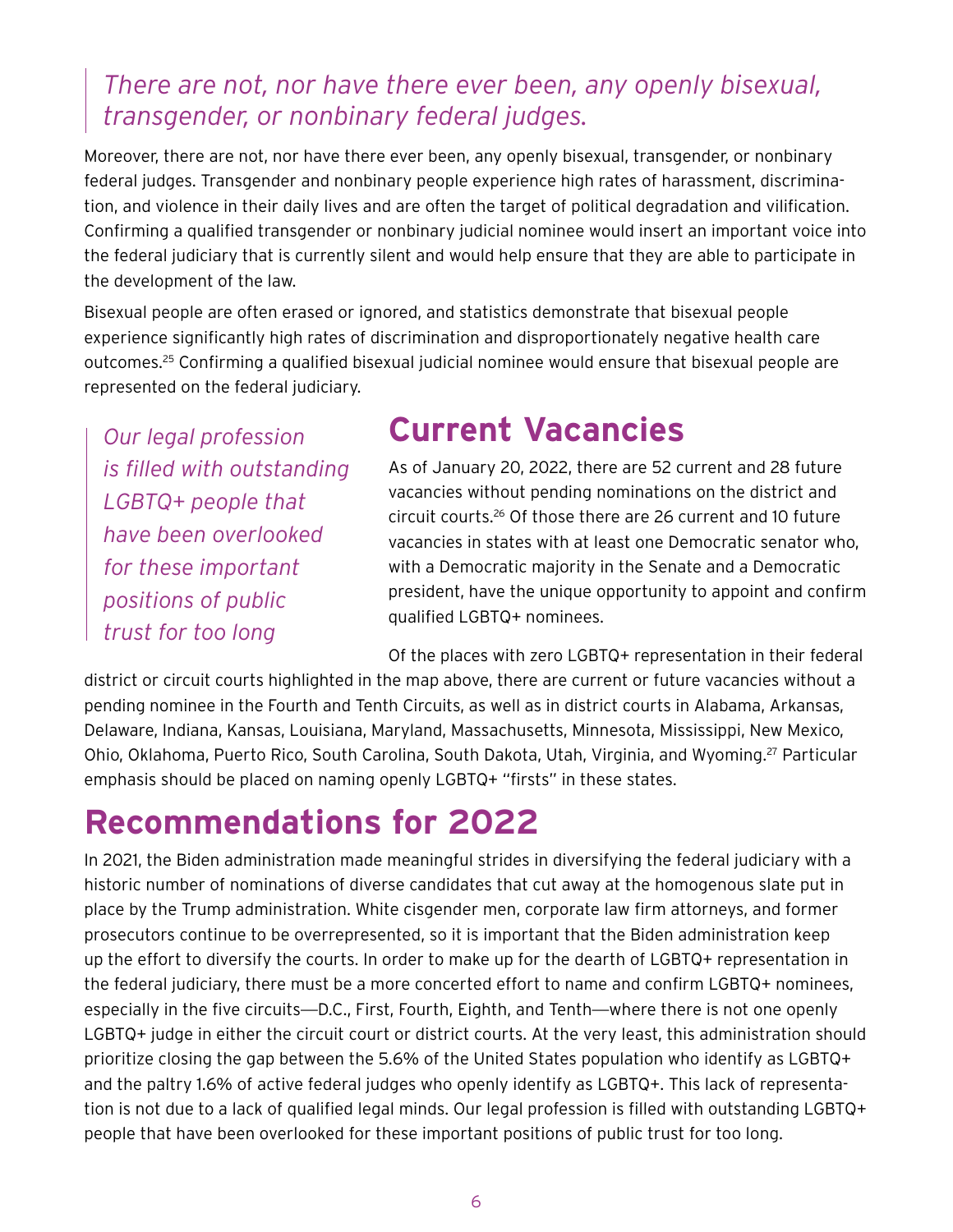

And when looking to fill these vacancies with qualified LGBTQ+ nominees, the administration and home state senators should strongly encourage all qualified LGBTQ+ people to apply and interrogate selection processes that repeatedly fail to advance such candidates. In particular, strong LGBTQ+ candidates of color should be identified, encouraged

to apply, and supported through the daunting nomination process. We are deeply troubled by the particularly hostile and disrespectful treatment directed at judicial nominees who are Black or brown<sup>28</sup> and those who openly identify as LGBTQ+.<sup>29</sup> This mistreatment may lead strong candidates, particularly those who live at the intersection of being LGBTQ+ and a person of color, to hesitate before putting their name forward for consideration. To be clear, we celebrate each openly gay or lesbian nominee put forward by the Biden administration, but the lack of racial diversity in the five nominees advanced to date fails to reflect the diversity of the LGBTQ+ community. Therefore, the administration must recognize its particular obligation to advance LGBTQ+ people of color to the judiciary and commit to unapologetically supporting them through the confirmation process.

*Lambda Legal urges the Biden administration to prioritize the nomination and confirmation of people living with disabilities to the federal bench, which includes people living with HIV*

Moreover, this administration has the opportunity and an obligation to confirm the first openly transgender, bisexual, or nonbinary judge to a federal bench. At a time when transgender and gender nonconforming youth are under constant attack by their state legislatures, this representation is more important than ever. A recent Trevor Project poll illuminated that 85% of trans or nonbinary youth say these attacks have negatively impacted their mental health.30 Imagine the impact it would have on these same young people to see someone like them elevated to the upper ranks of the legal profession.

Lambda Legal urges the Biden administration to prioritize the

nomination and confirmation of people living with disabilities to the federal bench, which includes people living with HIV. It is incredibly important that this administration prioritize disabled visibility in the federal judiciary to dispel the misconception that people living with disabilities are not capable of fulfilling the demands and responsibilities of judicial service. A core tenet of our mission is to fight the stigma surrounding people living with HIV because we believe that someone's status does not, and should not, inhibit them from full participation in society—nor should it exclude them from being appointed to the federal bench. To date, the Biden administration has not nominated a single person who self-identifies to be living with a disability, even though people living with disabilities make up at least one-fifth of the U.S. population.<sup>31</sup>

Finally, we note other important gaps that still need to be filled in terms of demographic and professional representation on our federal judiciary, notwithstanding the progress that has been made on that front over the past year. For example, the Latinx community remains dramatically underrepre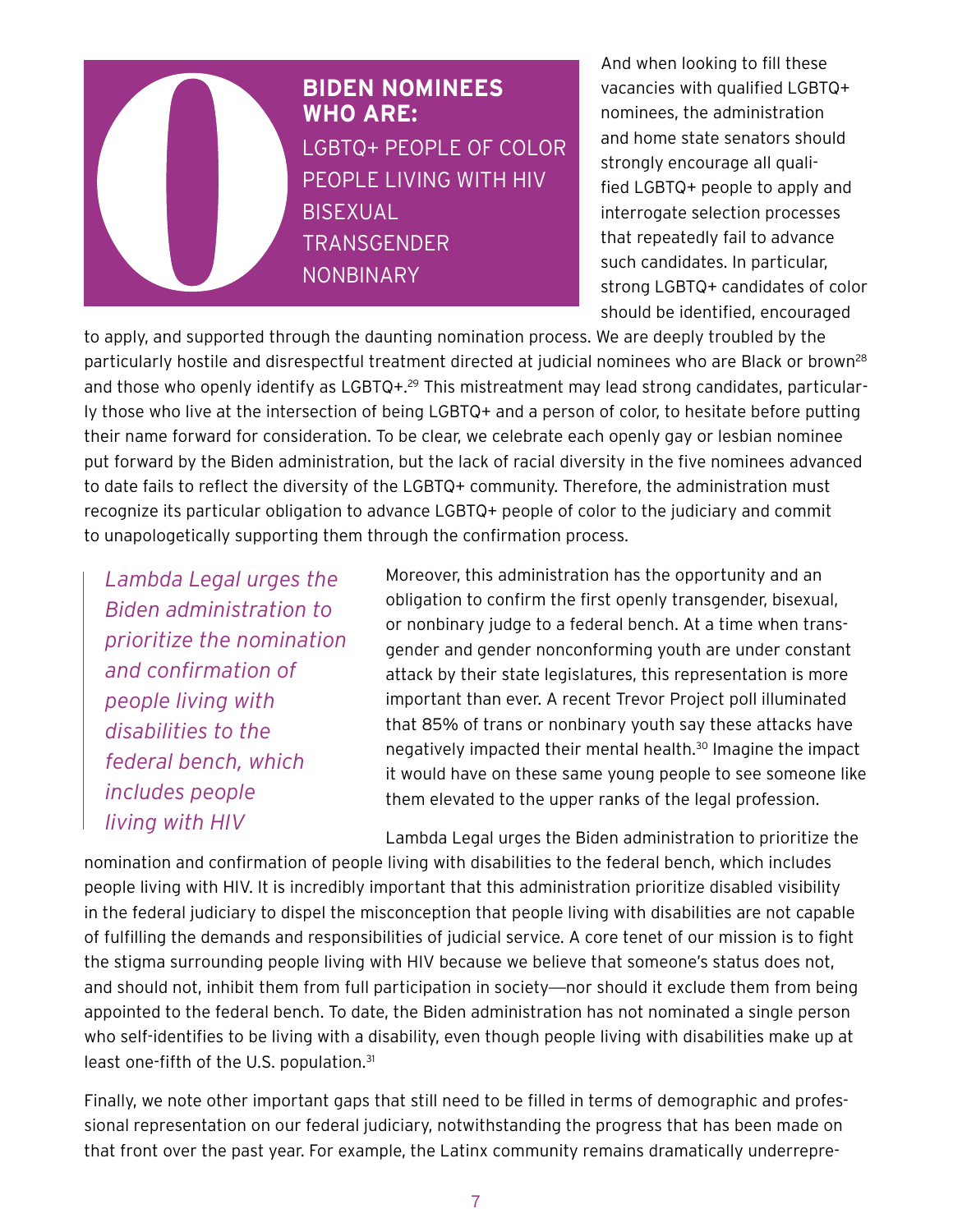sented on the federal bench relative to its proportion of our population; even though Latinx people comprise 18.7% of the population, only around 7% of federal judges are Latinx, of whom only 2% are Latinas.<sup>32</sup> We also recommend continuing to diversify the professional backgrounds of nominees to include reproductive rights, immigration, labor, and environmental justice specialists, as all of these issues intersect with the rights of LGBTQ+ people and everyone living with HIV.

## **Conclusion**

While the Biden administration deserves praise for its efforts toward improving racial, gender, and professional diversity in the federal judiciary, the bench is still far from representative of the lived experiences of LGBTQ+ communities—particularly transgender, nonbinary, and bisexual communities who have never seen themselves represented in the federal judiciary. Addressing other historic barriers to federal judicial service does not and need not come at the expense of LGBTQ+ inclusion. The LGBTQ+ community is incredibly diverse. There are LGBTQ+ people of color, LGBTQ+ people living with disabilities, LGBTQ+ people of different ages, and LGBTQ+ people with various immigration histories, backgrounds, and professions. All of these experiences will only enhance the quality of judicial adjudication and improve the credibility of the institution as a whole.

In his first slate of nominees in 2022, aimed at continuing the President's promise of diversifying the federal judiciary, we were disappointed to see that, yet again, none of the nominees is openly LGBTQ+.33 Particularly in this moment, as our national attention is focused on the pipeline of judicial talent available to fill Justice Breyer's seat on the Supreme Court, the administration can and simply must do better in terms of addressing the gross underrepresentation of LGBTQ+ people on the federal bench.

As a legal organization, Lambda Legal wants everyone, but particularly LGBTQ+ litigants, to have faith in our courts. One critical way to advance this goal would be by nominating more openly LGBTQ+ judges. If openly LGBTQ+ judges continue to be overlooked for judicial nominations, the Biden administration will have failed its aspirations for truly diversifying the bench and lost an invaluable opportunity to make this critical institution stronger, both in the eyes of the LGBTQ+ community and for the nation as a whole.

*The LGBTQ+ community is incredibly diverse. There are LGBTQ+ people of color, LGBTQ+ people living with disabilities, LGBTQ+ people of different ages, and LGBTQ+ people with various immigration histories, backgrounds, and professions*

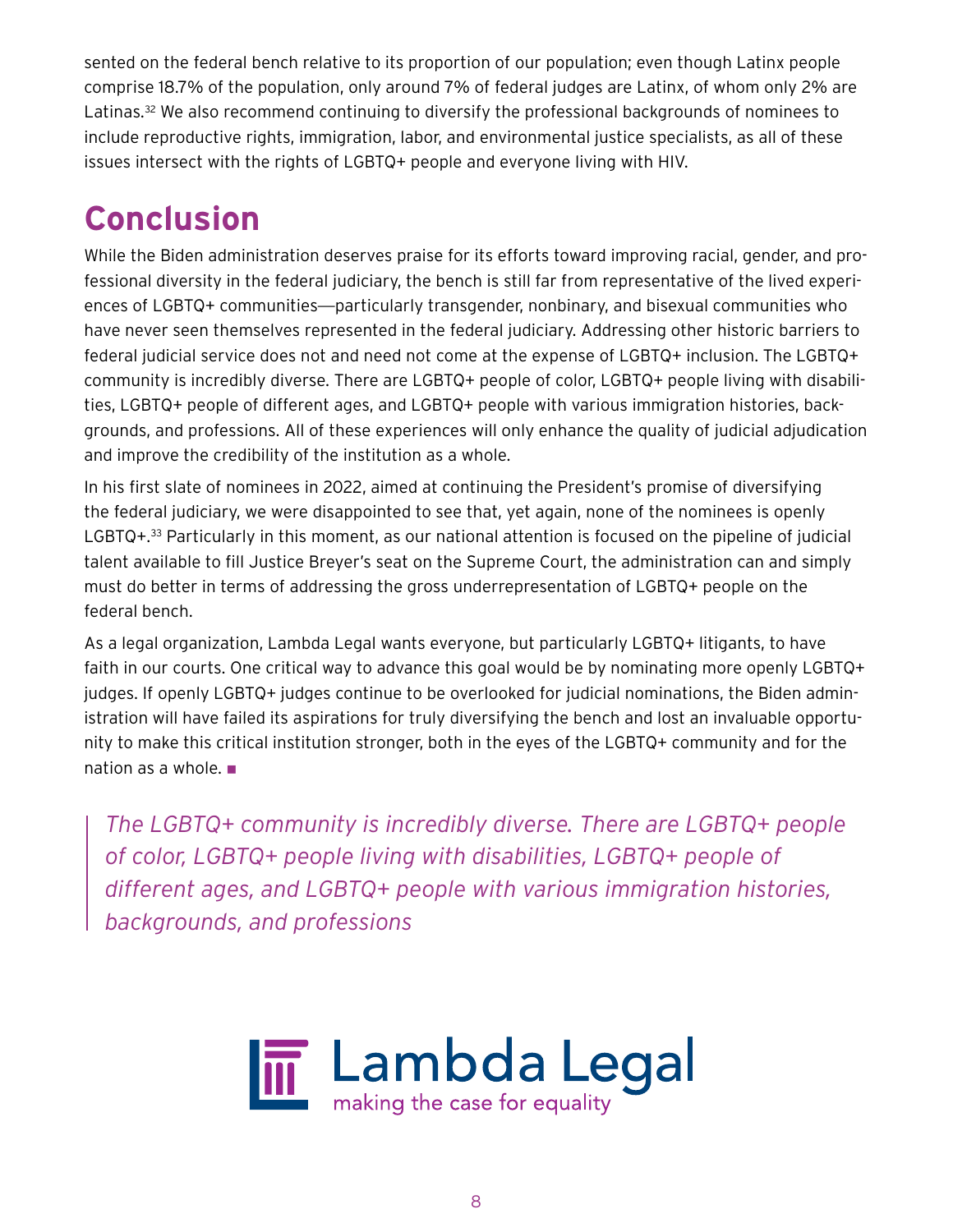### **Endnotes**

- <sup>1</sup> *Courts, Confirmations, & Consequences: How Trump Restructured the Federal Judiciary and Ushered in a Climate of Unprecedented Hostility toward LGBTQ+ People and Civil Rights,* Lambda Legal, (Jan. 2021), *available* at https://www.lambdalegal.org/sites/default/files/judicial\_report\_2020.pdf.
- <sup>2</sup> Hon. Mary Margaret Rowland (N.D. III), Hon. Patrick Bumatay (Ninth Circuit).
- <sup>3</sup> John Gramlich, *How Trump compares with other recent presidents in appointing federal judges,* Pew Research Center, (Jan. 13, 2021), *available at* https://www.pewresearch.org/fact-tank/2021/01/13/how-trump-compares-with-other-recent-presidents-in-appointing-federal-judges/.
- <sup>4</sup> Jeffrey M. Jones*, LGBTQ Identification Rises to 5.6 percent in Latest U.S. Estimate,* Gallup (Feb. 24, 2021), *available at* https://news.gallup.com/ poll/329708/lgbt-identification-rises-latest-estimate.aspx.
- <sup>5</sup> Hon. Todd Hughes (Federal Circuit), Hon. Patrick Bumatay (Ninth Circuit), Hon. Beth Robinson (Second Circuit), Hon. Michael Fitzgerald (C.D. Cal.), Hon. Robert Pitman (W.D. Tex.), Hon. Darrin Gayles (S.D. Fla.), Hon. Staci Yandle (S.D. Ill.), Hon. Judith Levy (E.D. Mich.), Hon. Pamela Chen (E.D.N.Y.), Hon. Alison Nathan (S.D.N.Y.), Hon. J. Paul Oetken (S.D.N.Y), Hon. Michael McShane (D. Or.), Hon. Nitza Quiñones Alejandro (E.D. Pa.), Hon. Mary Rowland (N.D. Ill.).
- <sup>6</sup> This statistic does not include current or former members of the federal judiciary who made public their LGBTQ+ status after confirmation to the bench.
- <sup>7</sup> *Protected and Served?*, Lambda Legal, (2012), *available at* https://www.lambdalegal.org/sites/default/files/publications/downloads/ps\_executivesummary.pdf.
- <sup>8</sup> See Jennifer L. Peresie, *Female Judges Matter: Gender and Collegial Decisionmaking in the Federal Appellate Courts*, 114 The Yale Law Journal 1759 (2005), *available* at https://openyls.law.yale.edu/bitstream/handle/20.500.13051/9589/57\_114YaleLJ1759\_May2005\_. pdf?sequence=2&isAllowed=y.
- 9 *Supra* note 3.
- <sup>10</sup> The makeup of the U.S. Court of Appeals for the Second Circuit (covering Connecticut, New York, and New Hampshire), the U.S. Court of Appeals for the Third Circuit (covering Delaware, New Jersey, and Pennsylvania) and the U.S. Court of Appeals for the Eleventh Circuit (covering Alabama, Florida, and Georgia) all shifted from a majority of nominees nominated by a Democratic president to a majority of judges who were nominated by a Republican president.
- <sup>11</sup> *Trump's Judicial Assault on LGBT Protections,* Lambda Legal, (Dec. 19, 2019), *available at* https://www.lambdalegal.org/Trump-Judicial-Nominees-Report-2019.
- <sup>12</sup> *Supra* note 1
- <sup>13</sup> *Gibson v. Collier*, 920 F.3d 212, 217 (5th Cir. 2019).
- <sup>14</sup> *Otto v. City of Boca Raton, Fla.*, 981 F. 3d 854 (11th Cir. 2020).
- <sup>15</sup> *Supra* note 12.
- <sup>16</sup> *Judicial Nominations Update*, American Constitution Society (Dec. 2021), *available at* https://www.acslaw.org/wp-content/uploads/2021/12/Judicial-Nominations-Report-December-2021.pdf.
- <sup>17</sup> *Year One of the Biden Administration: A LGBTQ+ Progress Report*, Lambda Legal, (Jan. 20, 2022), *available* at https://www.lambdalegal.org/publications/us\_20210120\_year-one-of-the-biden-administration.
- <sup>18</sup> *A Fairer Court: How President Biden and Congress Raised the Bar in 2021*, Alliance for Justice, (Dec. 22, 2021), *available at* https://www.afj.org/wpcontent/uploads/2021/12/A-Fairer-Court-How-President-Biden-and-Congress-Raised-the-Bar-in-2021.pdf.
- <sup>19</sup> *Judicial Confirmations for January 2022*, United States Courts, (Last updated Jan. 1, 2022), *available at* https://www.uscourts.gov/judges-judgeships/judicial-vacancies/archive-judicial-vacancies/2022/01/confirmations.
- <sup>20</sup> *Supra* note 17.
- <sup>21</sup> *Supra* note 16.
- <sup>22</sup> *Supra* note 18.
- <sup>23</sup> *LGBT Data & Demographics*, UCLA School of Law Williams Institute, https://williamsinstitute.law.ucla.edu/visualization/lgbt-stats/?topic=LGBT&ar ea=6&compare=percentage#comparison.
- <sup>24</sup> See Ethan H. Mereish et al., *Bisexual-Specific Minority Stressors, Psychological Distress, and Suicidality in Bisexual Individuals: the Mediating Role of Loneliness,* 18 Preventive Science 716 (2017), *available at* https://link.springer.com/article/10.1007�2Fs11121-017-0804-2.
- <sup>25</sup> *Current Judicial Vacancies*, United States Courts, (last visited Jan.10, 2022), *available at* https://www.uscourts.gov/judges-judgeships/judicial-vacancies/current-judicial-vacancies; Future Judicial Vacancies, United States Courts, (last visited Jan. 10, 2022), *available at* https://www.uscourts. gov/judges-judgeships/judicial-vacancies/future-judicial-vacancies
- <sup>26</sup> *Supra* note 26.
- <sup>27</sup> Rachel Wegner, *Sen. Marsha Blackburn criticized for saying judicial nominee has 'rap sheet' over court appearance and speeding ticket*, Tennessean, (Updated Jan. 14, 2022, 12:21PM), *available at* https://www.tennessean.com/story/news/politics/2022/01/13/marsha-blackburn-tennessee-senator-andre-mathis-lawyer-judicial-nominee-speeding-tickets-rap-sheet/9198081002/.
- 28 Gabby Birenbaum*, Rand Paul tried to derail Rachel Levine's historic confirmation hearing with transphobic misinformation*, Vox (Feb 25, 2021, 12:59 PM), *available at* https://www.vox.com/2021/2/25/22301138/rand-paul-transphobic-confirmation-hearing-dr-rachel-levine.
- <sup>29</sup> Trevor News, New Poll Illustrates the Impacts of Social & Political Issues on LGBTQ Youth, The Trevor Project, (Jan. 10, 2022), *available at* https:// www.thetrevorproject.org/blog/new-poll-illustrates-the-impacts-of-social-political-issues-on-lgbtq-youth/.
- <sup>30</sup> Letter from Consortium for Citizens with Disabilities to Senators, (Dec. 3, 2021), *available at* http://www.c-c-d.org/fichiers/Letter-to-Senators-rejudges-with-disabilities-120321.pdf.
- <sup>31</sup> *Supra* note 18.
- <sup>32</sup> *President Biden Names Thirteenth Round of Judicial Nominees*, The White House, (Jan. 19, 2022), *available* at https://www.whitehouse.gov/briefingroom/statements-releases/2022/01/19/president-biden-names-thirteenth-round-of-judicial-nominees/.